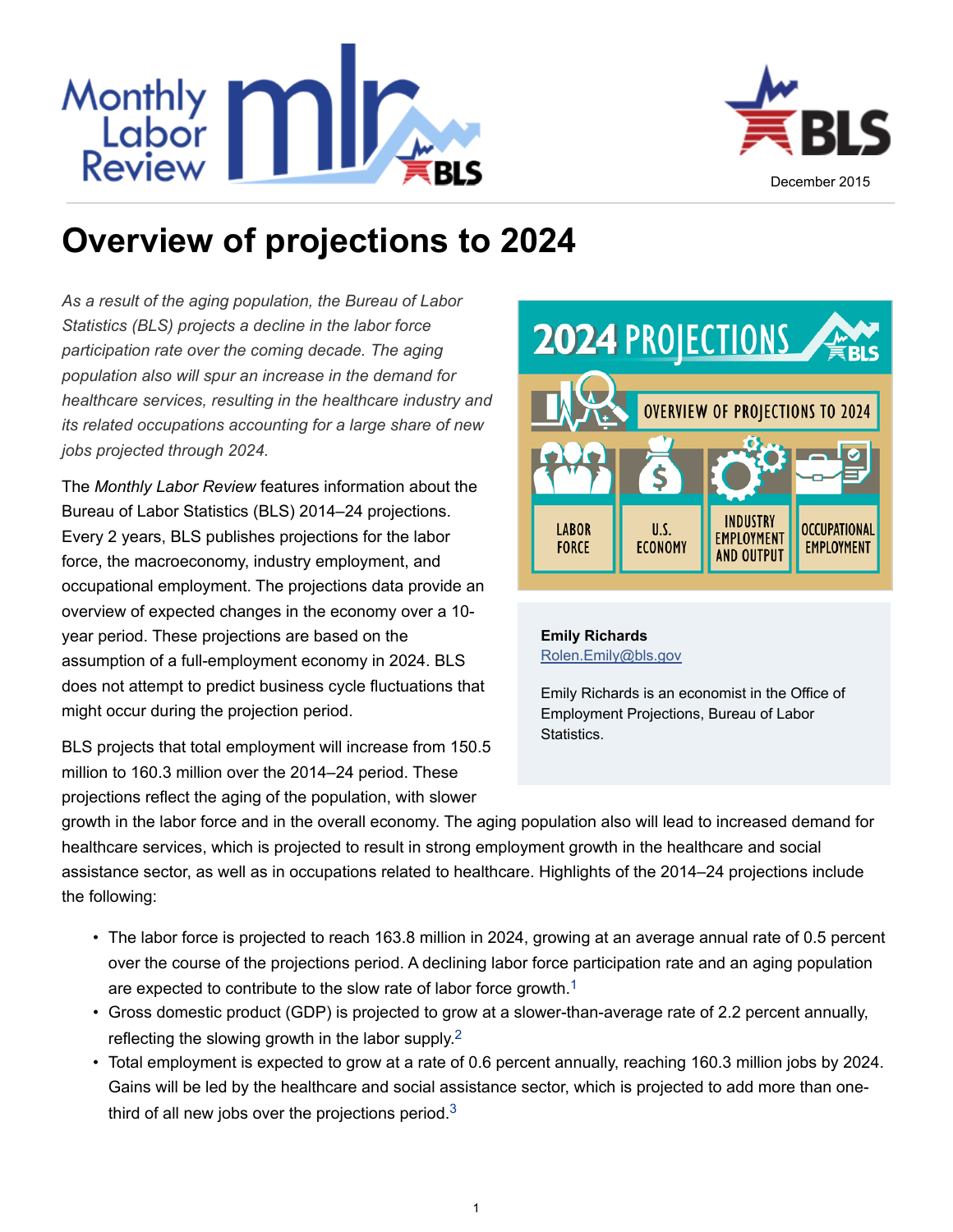<span id="page-1-0"></span>• Occupational employment growth also will be led by healthcare. Of the 9.8 million new jobs that are expected by 202[4](#page-2-3), healthcare-related occupations will account for nearly one-fourth of the increase.<sup>4</sup>

Labor force supply is determined by the labor force participation rate and changes in the civilian noninstitutional population. Over the 2014–24 period, BLS expects that civilian noninstitutional population growth will slow to 0.8 percent annually. As the population ages, more workers will enter older age cohorts, which have lower participation rates. This will cause the projected overall participation rate to decline. This slower population growth, combined with the declining participation rate, will result in slower growth in the labor force through 2024.

Gross domestic product (GDP) is projected to grow at an average annual rate of 2.2 percent from 2014 to 2024, faster than the rate of 1.6 percent annually from 2004-14, but much slower than the 3.0-percent-and-higher annual growth rate experienced in the four prior decades. GDP growth is driven by growth in labor force supply and labor force productivity; the latter is expected to increase at an average annual rate of 1.8 percent over the projections period. This rate is consistent with long-term trends but faster than the rate that occurred following the last economic downturn.

Macroeconomic projections provide context for the detailed industry and occupation projections. Increased demand for healthcare services will result from the aging population and from expanded insurance coverage stemming from federal health insurance reform. Demand for healthcare services is expected to result in strong job growth in the healthcare and social assistance sector, which will account for over one-third of total projected job growth through 2024.

Demand for healthcare also will impact occupational employment growth, with healthcare practitioners and technical occupations (16.4 percent) and healthcare support occupations (23.0 percent) expected to grow much faster than the average rate of 6.5 percent for all occupations, adding 2.3 million jobs by 2024. Other occupational groups expected to grow much faster than average include personal care and service occupations (13.2 percent) and computer and math occupations (13.1 percent).

The construction sector and the occupations that support it are projected to add the majority of jobs in the goodsproducing sector. Despite this growth, employment levels in this sector are not expected to reach those attained before the most recent recession. Although most sectors of the economy are expected to grow, employment in manufacturing, federal government, and agriculture are projected to decline. These sectors are expected to shed a combined 1.3 million jobs by 2024.

BLS projections provide the basis for the *Occupational Outlook Handbook* (*OOH*), the federal government's premier career information resource. The 2016–17 *OOH* contains detailed career information in 329 occupational profiles, covering 83 percent of the jobs in the U.S. economy. Projections data are used by a variety of customers, including job seekers, students, career counselors, and policymakers, among others.

#### SUGGESTED CITATION

Emily Richards, "Overview of projections to 2024," *Monthly Labor Review,* U.S. Bureau of Labor Statistics, December 2015,<https://doi.org/10.21916/mlr.2015.50>

NOTES